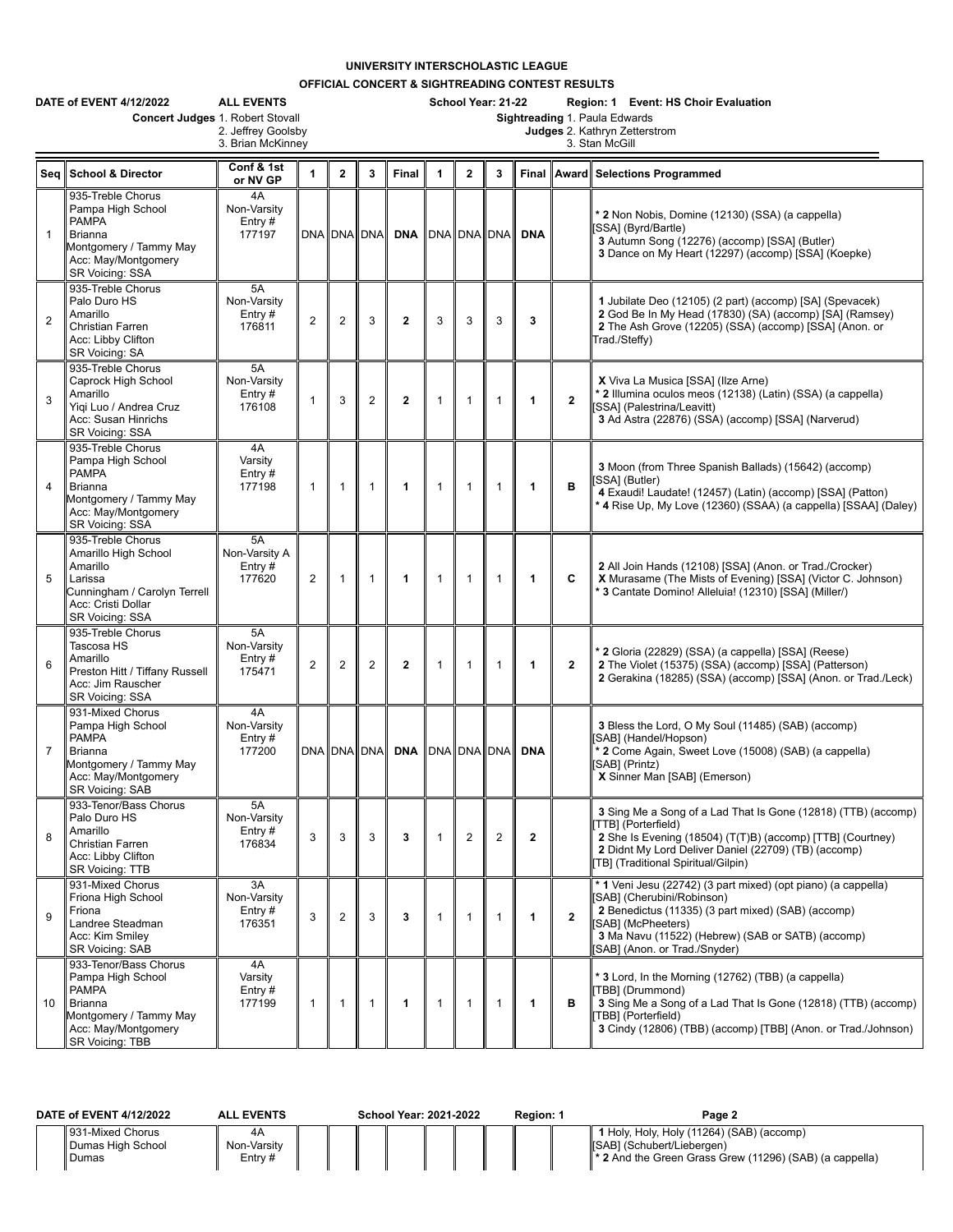| 11 | Rhonda Swanson<br>Acc: Eric Armer<br>SR Voicing: SAB                                                                                                | 176279                                        |                         |                | 3                | 3              | 3              | 3              | 3              | 3                    |                | [SAB] (Moore)<br>1 Didnt My Lord Deliver Daniel (11248) (SAB) (accomp)<br>[SAB] (Anon. or Trad./Emerson)                                                                                                                                                                                                           |
|----|-----------------------------------------------------------------------------------------------------------------------------------------------------|-----------------------------------------------|-------------------------|----------------|------------------|----------------|----------------|----------------|----------------|----------------------|----------------|--------------------------------------------------------------------------------------------------------------------------------------------------------------------------------------------------------------------------------------------------------------------------------------------------------------------|
| 12 | 931-Mixed Chorus<br>Borger HS<br>Amarillo<br>Anthony Vickery<br>Acc: Melanie Sharp<br><b>SR Voicing: SATB</b>                                       | 4A<br>Varsity<br>Entry $#$<br>176693          | $\overline{2}$          | $\overline{2}$ | $\mathbf{1}$     | $\mathbf{2}$   | $\mathbf{1}$   | $\mathbf{1}$   | $\overline{1}$ | $\blacktriangleleft$ | 1              | * 3 Es fiel ein Reif (from Drei Volkslieder) (15531) (German) (a<br>cappella) [SATB] (Mendelssohn/Richter)<br>2 Set Me As a Seal (22294) (opt. accomp) (accomp)<br>[SATB] (Leavitt)<br>X Wongolo [3-part mixed] (arr. Ruth Morris Gray)                                                                            |
| 13 | 931-Mixed Chorus<br>Pampa High School<br><b>PAMPA</b><br><b>Brianna</b><br>Montgomery / Tammy May<br>Acc: May/Montgomery<br><b>SR Voicing: SATB</b> | 4A<br>Varsity<br>Entry#<br>177201             | $\mathbf{1}$            | $\mathbf{1}$   | $\mathbf{1}$     | 1              | $\mathbf{1}$   | $\mathbf{1}$   | $\mathbf{1}$   | 1                    | A              | * 4 Go and Tell John (11671) (SSATB) (a cappella)<br>[SATB] (Pfautsch)<br>3 The Pasture (No. 2 from Where the Earth Meets the Sky)<br>(16821) (SATB) (accomp) [SATB] (Stroope)<br>* X O Gracious Light [SATB] (Helvey)                                                                                             |
| 14 | 931-Mixed Chorus<br><b>Hereford HS</b><br>Hereford<br>Peggy LaMascus<br>Acc: Margaret Williams<br><b>SR Voicing: SATB</b>                           | 4A<br>Non-Varsity<br>Entry#<br>176082         | 3                       | $\overline{2}$ | $\overline{2}$   | $\mathbf{2}$   | 3              | 3              | 3              | 3                    |                | X I Will Lift My Eyes [SATB] (Mark Hayes)<br>3 Do Not Stand At My Grave and Weep (18493) (SATB) (accomp)<br>(SATB) (Farnell)<br>* 2 Amavolovolo (19544) (SATB) (a cappella) [SATB] (Traditional<br>Zulu Dowry Song/de Beer)                                                                                        |
| 15 | 931-Mixed Chorus<br>Canyon High School<br>Canyon<br>Reece Kingcade / Brandon<br>Farren<br>Acc: Heather Farren<br>SR Voicing: SAB                    | 4A<br>Sub Non-<br>Varsity<br>Entry#<br>172611 | $\mathbf{1}$            | $\mathbf{1}$   | $\overline{1}$   | 1              | $\mathbf{1}$   | $\mathbf{1}$   | $\mathbf{1}$   | 1                    | C              | * 2 Sing On This Festive Day (14997) (SAB) (opt hand drum and<br>finger cymbals or triangle) (a cappella) [SAB] (Arcadelt/Liebergen)<br>1 Shoshone Love Song (11247) (3 part mixed) (accomp) [3 part<br>mixed] (Emerson)<br>X Wangolo [3 part mixed] (arr. Ruth Morris Gray)                                       |
| 16 | 931-Mixed Chorus<br><b>Bushland High School</b><br><b>Bushland</b><br>Judy Harvel<br>Acc: Stephanie Fauss<br><b>SR Voicing: SATB</b>                | 3A<br>Varsity<br>Entry $#$<br>175253          | $\mathbf{1}$            | $\mathbf{1}$   | $\overline{1}$   | 1              | $\overline{1}$ | $\mathbf{1}$   | $\mathbf{1}$   | 1                    | Α              | 3 Agnus Dei (11439) (Latin) (a cappella) [SATB] (Porterfield)<br>* 4 Sanctus (from Requiem in c minor) (11701) (Latin) (accomp)<br>[SATB] (Cherubini/Craig/Mason/Liebergen)<br>X   Believe [SATB] (Mark Miller)                                                                                                    |
| 17 | 931-Mixed Chorus<br>Perryton High School<br>Perryton<br>Keith Harris / Tayten Martin<br>Acc: Brenda Schnabel<br><b>SR Voicing: SATB</b>             | 4A<br>Varsity<br>Entry#<br>176467             | $\overline{2}$          | $\overline{2}$ | $\overline{1}$   | $\overline{2}$ | $\overline{2}$ | $\overline{2}$ | $\overline{2}$ | $\overline{2}$       |                | 3 Come to the Music (15035) (SSATTB) (piccolo and percussion<br>optional) (accomp) [SATB] (Martin)<br>* 4 O Lux Beatissima (17757) (SATB) (a cappella) [SATB] (Helvey)<br>2 Ubi Caritas (18491) (SATB) (accomp) [SATB] (Snyder)                                                                                    |
| 18 | 931-Mixed Chorus<br>Canyon High School<br>Canyon<br>Reece Kingcade / Brandon<br>Farren<br>Acc: Heather Farren<br><b>SR Voicing: SATB</b>            | 4A<br>Non-Varsity<br>Entry#<br>172613         | $\mathbf{1}$            | $\mathbf{1}$   | $\overline{1}$   | 1              | $\mathbf{1}$   | $\mathbf{1}$   | $\mathbf{1}$   | 1                    | C              | * X O Hear the Joyful Singing (O Vezzosett'e Bella)<br>[SATB] (Gastoldi arr. Liebergen)<br>* 3 Agnus Dei (11439) (Latin) (a cappella) [SATB] (Porterfield)<br>3 Roll, Jordan, Roll (21945) (accomp) [SATB] (Gray)                                                                                                  |
| 19 | 931-Mixed Chorus<br>Tascosa HS<br>Amarillo<br>Preston Hitt / Tiffany Russell<br>Acc: Jim Rauscher<br>SR Voicing: SAB                                | 5A<br>Sub Non-<br>Varsity<br>Entry#<br>175467 | 4                       | $\Delta$       | $\mathbf{R}$     |                | 3              | 3              | 3              | 3                    |                | 2 I. Gloria in Excelsis Deo (from Three a cappella Latin settings)<br>(20706) (SAB) (solo or small group) (unaccomp) (a cappella)<br>[SAB] (Estes)<br>1 Shoshone Love Song (11247) (3 part mixed) (accomp)<br>[SAB] (Emerson)<br>2 Joshuas Battle (16894) (3 part mixed) (accomp) [SAB] (Anon. or<br>Trad./Gilpin) |
| 20 | 931-Mixed Chorus<br>Amarillo High School<br>Amarillo<br>Larissa<br>Cunningham / Carolyn Terrell<br>Acc: Cristi Dollar<br><b>SR Voicing: SATB</b>    | 5A<br>A<br>Entry#<br>177613                   | $\mathbf{1}$            | $\mathbf{1}$   | $\overline{1}$   | 1              | $\overline{1}$ | $\mathbf{1}$   | $\mathbf{1}$   | 1                    | С              | 3 Gloria Patri (15020) [SATB] (Christopher/)<br>* 3 Cantate Domino (16901) [SATB] (Pitoni/Spevacek)<br>X Personet Hodie [SATB] (Rishel)                                                                                                                                                                            |
| 21 | 931-Mixed Chorus<br>Caprock High School<br>Amarillo<br>Andrea Cruz / Yiqi Luo<br>Acc: Susan Hinrichs<br><b>SR Voicing: SATB</b>                     | 5A<br>Non-Varsity<br>Entry#<br>170128         | $\overline{\mathbf{c}}$ | $\overline{c}$ | $\boldsymbol{2}$ | $\overline{2}$ | $\mathbf{1}$   | $\mathbf{1}$   | $\mathbf{1}$   | 1                    | $\overline{2}$ | 2 Sanctus (17735) (SAT(B)) (accomp) [SATB] (Howard)<br>*3 Follow the River (16783) (SATB) (a cappella) [SATB] (Wheeler)<br>3 Sing Out Your Joy (22789) (SATB) (accomp) [SATB] (Johnson)                                                                                                                            |
| 22 | 931-Mixed Chorus<br>Randall High School<br>Amarillo<br>Matthew Miller / Kelli Harter<br>Acc: Kim Miller<br>SR Voicing: SAB                          | 5A<br>Non-Varsity<br>Entry#<br>176519         | $\mathbf{1}$            | 1              | $\boldsymbol{2}$ | 1              | $\mathbf{1}$   | $\mathbf{1}$   | $\overline{1}$ | 1                    | C              | 2 Domine Deus (17733) (SAB) (accomp) [SAB] (Gray)<br>* 2 Come, Celebrate with Joyful Pleasure (14996) (SAB) (a<br>cappella, hand drum) (a cappella) [SAB] (Arcadelt/Liebergen)<br>X Exsultate (SAB) (accomp) [SAB] (John Leavitt)                                                                                  |

| DATE of EVENT 4/12/2022 |    |                                                                                                 | <b>ALL EVENTS</b>                            |  | <b>School Year: 2021-2022</b> |  | Region: 1 | Page 3 |                                                                                                                                                |
|-------------------------|----|-------------------------------------------------------------------------------------------------|----------------------------------------------|--|-------------------------------|--|-----------|--------|------------------------------------------------------------------------------------------------------------------------------------------------|
|                         | 23 | 931-Mixed Chorus<br>Amarillo High School<br>Amarillo<br>Carolyn Terrell / Larissa<br>Cunningham | 5A<br>l Non-Varsitv A<br>Entry $#$<br>177598 |  |                               |  |           |        | 3 Come to the Music (15035) [SATB] (Martin/)<br><sup>*</sup> 3 Hear My Prayer (15028) [SATB] (Hogan/)<br><b>* X</b> Celtic Dance [SATB] (Shaw) |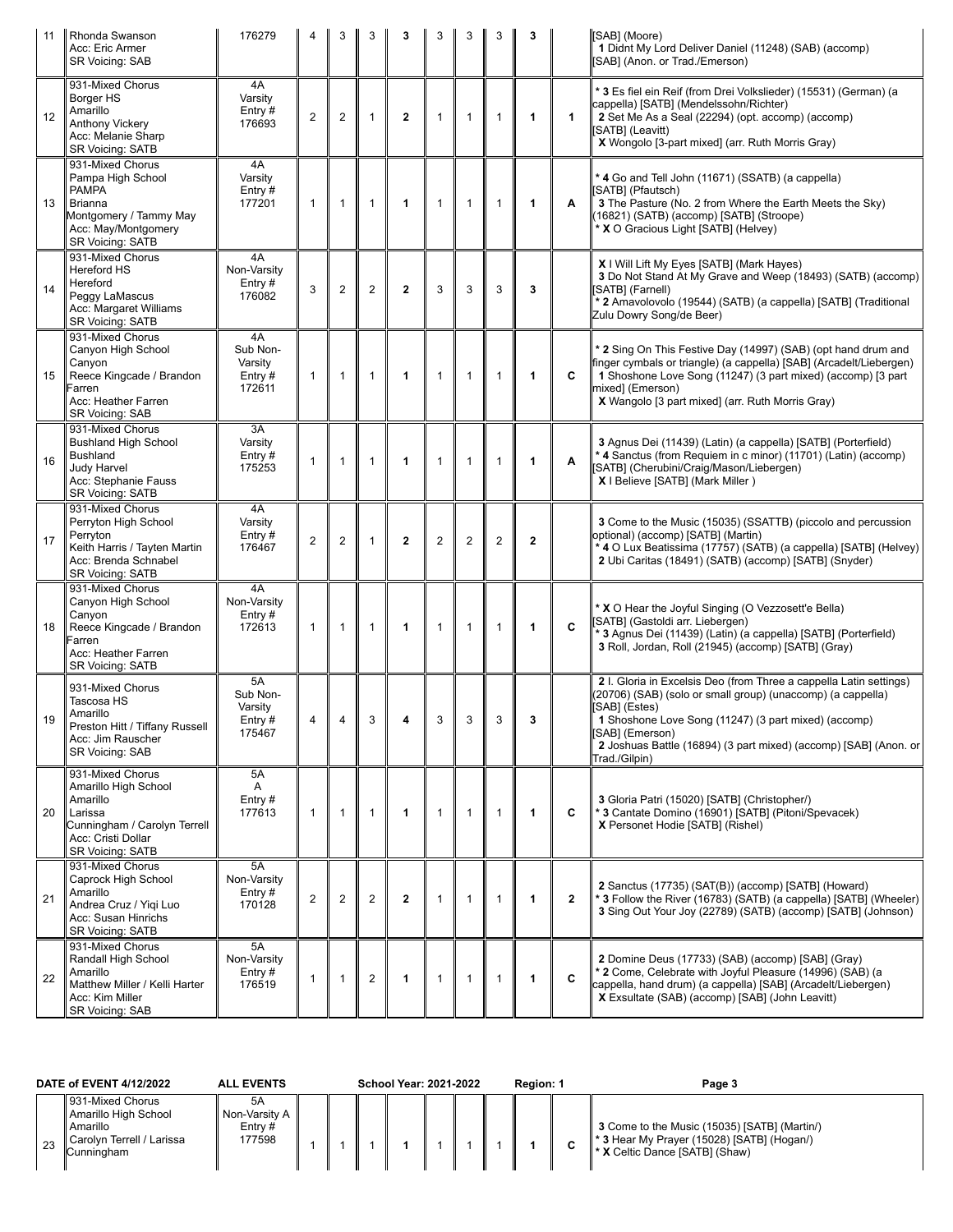|    | Acc: Cristi Dollar<br><b>SR Voicing: SATB</b>                                                                                              |                                       |                |              |                |                      |              |                |                |                |   |                                                                                                                                                                                                                                   |
|----|--------------------------------------------------------------------------------------------------------------------------------------------|---------------------------------------|----------------|--------------|----------------|----------------------|--------------|----------------|----------------|----------------|---|-----------------------------------------------------------------------------------------------------------------------------------------------------------------------------------------------------------------------------------|
| 24 | 931-Mixed Chorus<br>Tascosa High School<br>Amarillo<br>Tiffany Russell / Preston Hitt<br>Acc: James Rauscher<br><b>SR Voicing: SATB</b>    | 5A<br>Non-Varsity<br>Entry#<br>175458 | $\overline{2}$ | $\mathbf{1}$ | $\mathbf{1}$   | $\mathbf{1}$         | $\mathbf{1}$ | $\mathbf{1}$   | $\mathbf{1}$   | 1              | C | * 3 Cantate Domino (16780) (SSAB) (a cappella) [SSAB] (Snyder)<br>3 Hold Fast To Dreams (22790) (SATB) (accomp) [SATB] (LaBarr)<br>3 Lord I Know I Been Changed (17740) (SATB) (accomp)<br>[SATB] (Shackley)                      |
| 25 | 931-Mixed Chorus<br>Canyon High School<br>Canyon<br>Brandon Farren / Reece<br>Kingcade<br>SR Voicing: SATB                                 | 4A<br>Varsity<br>Entry#<br>176792     | $\mathbf{1}$   | $\mathbf{1}$ | $\mathbf{1}$   | $\mathbf{1}$         | $\mathbf{1}$ | $\mathbf{1}$   | $\mathbf{1}$   | 1              | A | 5 Os Justi meditabitur sapientiam (11802) (Latin) (SATB divisi) (a<br>cappella) [SATB] (Bruckner)<br>* X Absalom, My Son [SATB] (Barrett)<br>* 5 Zions Walls (24234) (SATB) (a cappella) [SATB] (Althouse)                        |
| 26 | 935-Treble Chorus<br>Canyon High School<br>Canvon<br>Brandon Farren / Reece<br>Kingcade<br>SR Voicing: SSA                                 | 4A<br>Varsity<br>Entry $#$<br>176797  | $\mathbf{1}$   | $\mathbf{1}$ | $\mathbf{1}$   | 1                    | $\mathbf{1}$ | $\mathbf{1}$   | $\mathbf{1}$   | 1              | в | * 5 Rise, My Soul (24279) (SSAA) (a cappella) [SSAA] (LaBarr)<br>* 4 If I Were the Velvet Rose (19405) (a cappella) [SSAA] (Memley)<br>X Omnia Vincit Amor [SSA] (Trotta)                                                         |
| 27 | 935-Treble Chorus<br>Randall High School<br>Amarillo<br>Kelli Harter / Matthew Miller<br>Acc: Matthew Miller<br>SR Voicing: SSA            | 5A<br>Varsity<br>Entry#<br>173130     | $\mathbf{1}$   | $\mathbf{1}$ | $\mathbf{1}$   | 1                    | $\mathbf{1}$ | $\mathbf{1}$   | $\mathbf{1}$   | 1              | в | 4 Exaudi! Laudate! (12457) (Latin) (accomp) [SSA] (Patton)<br>* X Dominus Vobiscum [SSA] (Narverud)<br>4 This Little Babe (12415) (also pub separately) (accomp)<br>[SSA] (Britten)                                               |
| 28 | 935-Treble Chorus<br>Amarillo High School<br>Amarillo<br>Carolyn Terrell / Larissa<br>Cunningham<br>Acc: Sean Vokes<br>SR Voicing: SSA     | 5A<br>Varsity<br>Entry $#$<br>177594  | $\mathbf{1}$   | $\mathbf{1}$ | $\mathbf{1}$   | 1                    | $\mathbf{1}$ | $\mathbf{1}$   | $\mathbf{1}$   | 1              | B | 4 Tomorrow Shall Be My Dancing Day (12464) [SSAA] (Anon. or<br>Trad./Rutter)<br>5 O Love (24277) [SSAA] (Hagenberg/)<br>* X I'm Gonna Sing Til the Spirit Moves in My Heart [SSAA] (Arr.<br>Hogan)                                |
| 29 | 935-Treble Chorus<br>Caprock High School<br>Amarillo<br>Andrea Cruz / Yiqi Luo<br>Acc: Marcus Bradford<br>SR Voicing: SSA                  | 5A<br>Varsity<br>Entry $#$<br>170134  | $\mathbf{1}$   | $\mathbf{1}$ | $\mathbf{1}$   | $\blacktriangleleft$ | $\mathbf{1}$ | $\mathbf{1}$   | $\mathbf{1}$   | 1              | в | 4 Arise My Love (20841) (SSA) (accomp) [SSA] (Szymko)<br>4 The Seal Lullaby (19568) (SSA) (accomp) [SSA] (Whitacre)<br>* X Elijah Rock [SSA] (Johnson)                                                                            |
| 30 | 935-Treble Chorus<br>Tascosa High School<br>Amarillo<br>Tiffany Russell / Preston Hitt<br>Acc: James Rauscher<br>SR Voicing: SSA           | 5A<br>Varsity<br>Entry $#$<br>175456  | $\mathbf{1}$   | $\mathbf{1}$ | $\mathbf{1}$   | 1                    | $\mathbf{1}$ | $\mathbf{1}$   | $\mathbf{1}$   | 1              | в | 4 Cantate Domino (24274) (SSA) (accomp) [SSA] (Hayes)<br>* 4 Skye Boat Song (22879) (SSA) (opt percussion) (a cappella)<br>[SSA] (Traditional Scottish Folk Song/Langford)<br>5 Song of Miriam (22022) (accomp) [SSA] (Hagenberg) |
| 31 | 933-Tenor/Bass Chorus<br>Canyon High School<br>Canyon<br>Brandon Farren / Reece<br>Kingcade<br><b>SR Voicing: TBB</b>                      | 4A<br>Varsity<br>Entry $#$<br>176794  | $\mathbf{1}$   | $\mathbf{1}$ | $\mathbf{1}$   | 1                    | $\mathbf{1}$ | $\mathbf{1}$   | $\mathbf{1}$   | 1              | в | 5 My Spirit Looks to God Alone (21469) (TTBB) (a cappella)<br>[TTBB] (Reed/Fox)<br>* 4 Ave Maria (19553) (TTBB) (a cappella)<br>[TTBB] (Arcadelt/Leavitt)<br>* X Tantsulaul [TTBB] (Tormis)                                       |
| 32 | 933-Tenor/Bass Chorus<br>Randall High School<br>Amarillo<br>Kelli Harter / Matthew Miller<br>Acc: Matthew Miller<br>SR Voicing: TBB        | 5A<br>Varsity<br>Entry#<br>173126     | $\mathbf{1}$   | $\mathbf{1}$ | $\mathbf{1}$   | 1                    | $\mathbf{1}$ | $\mathbf{1}$   | $\mathbf{1}$   | 1              | в | *4 Do You Fear the Wind (12869) (a cappella) [TTBB] (Sateren)<br>X Sanctus [TTB] (Schubert/Berry)<br>4 Let All Men Sing (12888) (accomp) [TTBB] (Christopher)                                                                     |
| 33 | 933-Tenor/Bass Chorus<br>Amarillo High School<br>Amarillo<br>Carolyn Terrell / Larissa<br>Cunningham<br>Acc: Sean Vokes<br>SR Voicing: TTB | 5A<br>Varsity<br>Entry#<br>177591     | $\mathbf{1}$   | $\mathbf{1}$ | $\mathbf{1}$   | 1                    | $\mathbf{1}$ | $\mathbf{1}$   | $\mathbf{1}$   | 1              | в | 4 Bound For The Rio Grande (12874) [TTBB] (Anon. or<br>Trad./Shaw/Parker)<br>X And Can it Be? [TTBB] (Forrest)<br>* 5 Betelehemu (12983) [TTBB] (Anon. or Trad./Whalum)                                                           |
| 34 | 933-Tenor/Bass Chorus<br>Caprock High School<br>Amarillo<br>Andrea Cruz / Yiqi Luo<br>Acc: Marcus Bradford<br>SR Voicing: TBB              | 5A<br>Varsity<br>Entry $#$<br>170131  | $\overline{2}$ | 2            | $\overline{2}$ | $\mathbf{2}$         | $\mathbf{1}$ | $\overline{2}$ | $\overline{2}$ | $\overline{2}$ |   | 3 Ticket to the Kingdom (12811) (TTB) (accomp) [TTB] (Moore)<br>* 3 The Boars Head Carol (12773) (TTBB) (a cappella)<br>[TTBB] (Anon. or Trad./Shaw/Parker)<br>4 As Beautiful As She (12887) (accomp) [TBB] (Butler)              |

| DATE of EVENT 4/12/2022 |    |                                                                                                                                             | <b>ALL EVENTS</b>                    | <b>School Year: 2021-2022</b> |  |  |  |  |  | Region: 1 |   | Page 4                                                                                                                                                                                                                        |
|-------------------------|----|---------------------------------------------------------------------------------------------------------------------------------------------|--------------------------------------|-------------------------------|--|--|--|--|--|-----------|---|-------------------------------------------------------------------------------------------------------------------------------------------------------------------------------------------------------------------------------|
|                         | 35 | 933-Tenor/Bass Chorus<br>Tascosa High School<br>Amarillo<br>Tiffany Russell / Preston Hitt<br>Acc: James Rauscher<br><b>SR Voicing: TBB</b> | 5Α<br>Varsitv<br>Entry $#$<br>175454 |                               |  |  |  |  |  |           | в | 4 Hosanna (22731) (TTBB) (accomp) [TTBB] (Wright)<br>$\ast$ 4 Pretty Saro (16935) (TTBB) (w/ baritone solo) (a cappella)<br>[TTBB] (Anon. or Trad./Wolniakowski)<br>4 Who Are the Brave (12899) (TTB) (accomp) [TTB] (Martin) |
|                         | 36 | 931-Mixed Chorus<br>Palo Duro HS<br>Amarillo<br>Christian Farren                                                                            | 5A<br>Varsitv<br>Entry $#$<br>176809 |                               |  |  |  |  |  |           |   | 3 Do Not Stand At My Grave and Weep (18493) (SATB) (accomp)<br>[SATB] (Farnell)<br>$\ast$ 2 Set Me As a Seal (22294) (opt. accomp) (accomp)<br>[SATB] (Leavitt)                                                               |